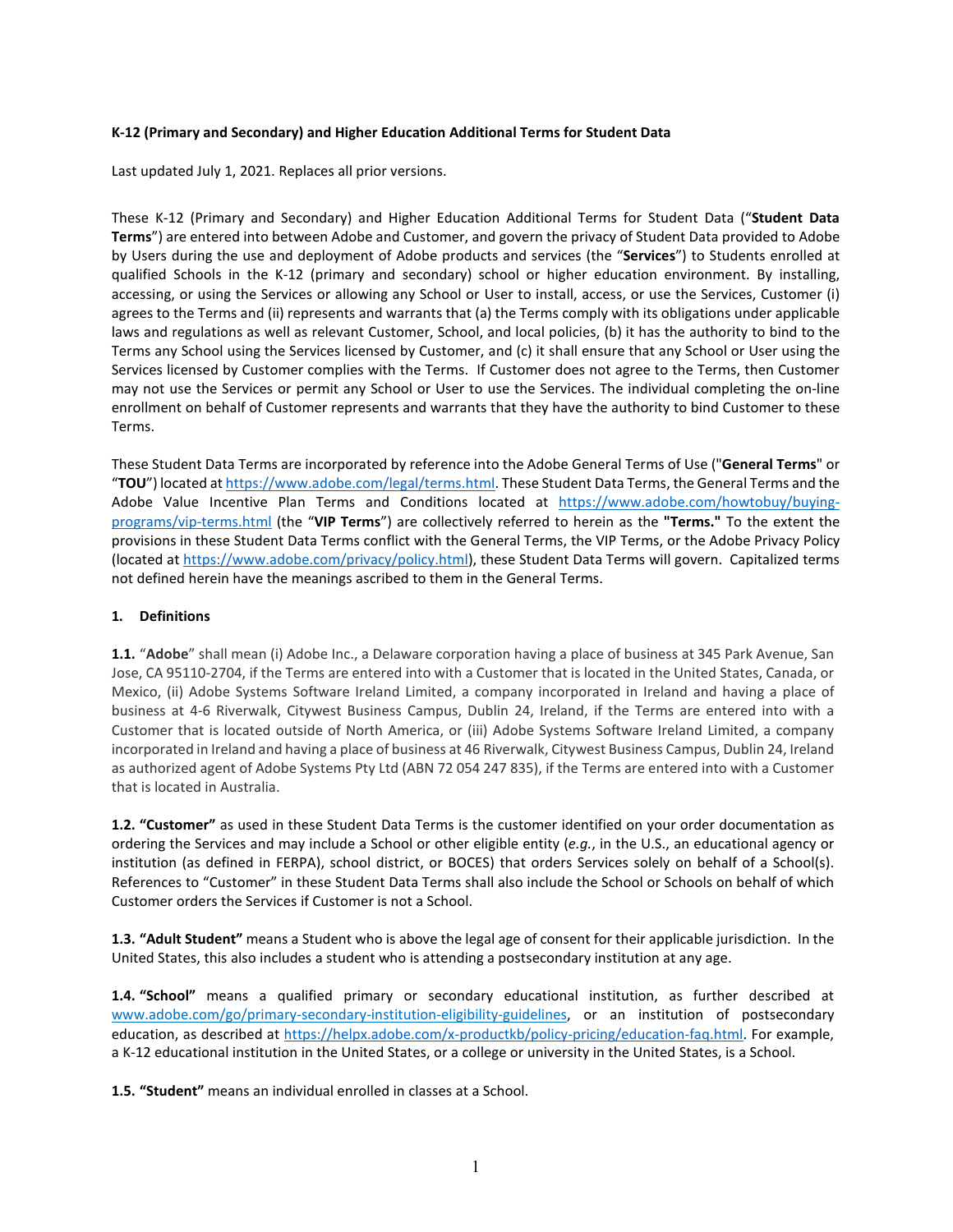**1.6** "**Student Assets"** means the files, data, and content generated or created by Students through their use of the Services pursuant to these Terms, excluding any underlying Adobe Software and/or Services.

**1.7 "Student Data"** means Student Personal Information and Student Assets. Student Data does not include any information received by Adobe outside the context of the provision of the Services pursuant to the Terms.

**1.8 "Student Personal Information"** means information provided to the Services by a School, User, parent or legal guardian, or gathered by Adobe during use of the Services pursuant to these Terms, that can be used to identify or contact a particular Student or that, alone or in combination, is linked or linkable to a specific Student so as to allow a reasonable person in the School community, who does not have knowledge of the relevant circumstances, to identify the Student with reasonable certainty or that would otherwise be regarded as personally identifying information relating to a Student under applicable laws. To the extent U.S. law applies, Student Personal Information may include "education records" as defined in FERPA (20 U.S.C. § 1232(g)).

**1.9** "**User**" means a Student authorized by Customer to use the Services or an individual employed by Customer or School and authorized by Customer to use the Services for the benefit of the School, *e.g.*, teachers and School or school district administrators or employees.

### **2. Deployment of the Offering; Enterprise IDs or Federated IDs Only**

**2.1 Deployment.** Customer may only order the Services on behalf of School(s) and must deploy the Services using Enterprise IDs or Federated IDs. Use of Enterprise IDs or Federated IDs is essential for Adobe to meet its Student privacy commitments to Customer. Use of Enterprise IDs or Federated IDs also ensures that Customer retains control over the Services and the Student Data provided to or generated through the Services. Any deployment of an individual Adobe ID to a User nullifies any commitment Adobe makesregarding the use and protection of Student Data, and Customer must defend and indemnify Adobe for any privacy or other claims related to Customer's license deployment using an individual Adobe ID for the Services. More information about ID types is available at [https://helpx.adobe.com/enterprise/using/edu-deployment-guide.html.](https://helpx.adobe.com/enterprise/using/edu-deployment-guide.html)

**2.2 Use of the Services.** Customer shall comply, and ensure that all Users of the Services comply, with the applicable provisions of the Terms, including, but not limited to, those governing acceptable use of the Services. Customer shall be responsible for any breach of the Terms by School(s) or Users.

#### **3. Authorization of Customer and Data Ownership**

**3.1. Student Data Consents and Authority.** By using the Services and offering the Services to Users, Customer represents and warrants that it has (i) the authority to (a) provide Student Data to Adobe, (b) authorize Adobe to collect Student Data through the Services, and (c) allow Adobe to process Student Data for the purpose of providing the Services, and (ii) provided appropriate disclosures to, and obtained consents from, its School(s), Users, Adult Students, the parents or legal guardians of Students, or any other required individual regarding Schools', Students' and Users' use of the Services, to the extent such disclosures or consents are required by applicable law, Customer or School agreements, or Customer or School policies.

**3.2. Ownership and Control.** Adobe will access and process Student Data for the purposes of providing the Services as described in these Terms. As between Adobe and Customer, Customer owns all right, title, and interest in and to and controls all Student Data processed by Adobe pursuant to the Terms. Adobe does not own, control, or hold a license to such Student Data, except so as to provide the Services and as otherwise described in the Terms.

#### **4. Compliance with Laws**

**4.1. Compliance with United States Federal and State Laws.** Each party agrees to uphold its responsibilities under applicable federal and state laws governing Student Personal Information, including, but not limited to, state student privacy statutes, the Family Educational Rights and Privacy Act ("**FERPA**"), 20 U.S.C. § 1232g, the Protection of Pupil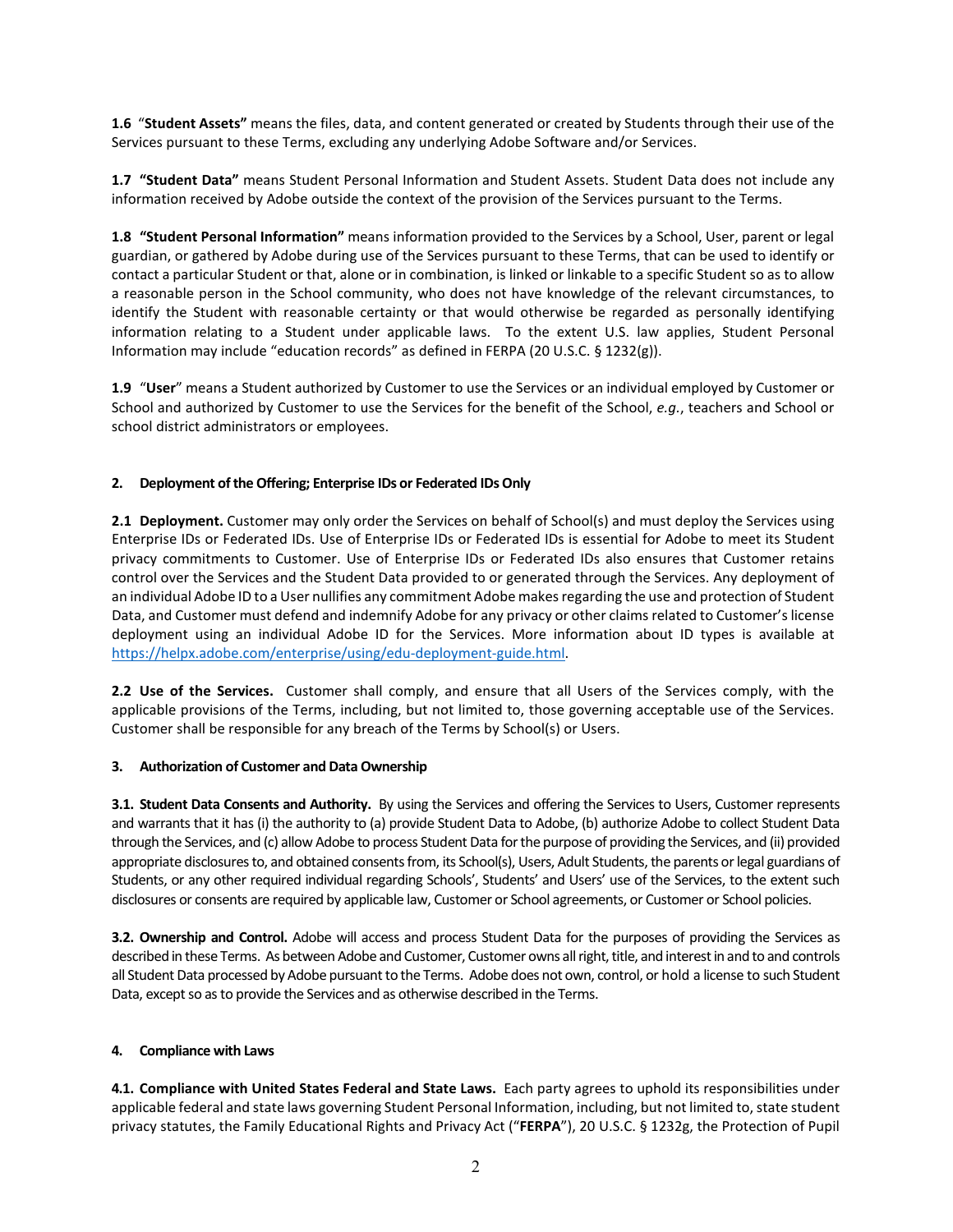Rights Amendment ("**PPRA**"), 20 U.S.C. § 1232h, and the Children's Online Privacy Protection Act ("**COPPA**"), 15 U.S.C. §§ 6501-6502, and the regulations promulgated under each of FERPA, PPRA and COPPA.

**i. FERPA Compliance.** To the extent FERPA applies to Customer, Adobe will collect and process Student Data as a "school official" with a "legitimate educational interest" as those terms have been defined under FERPA and its implementing regulations. Adobe agrees to abide by the applicable limitations and requirements imposed by 34 CFR § 99.33(a) on "school officials."

**ii. COPPA Compliance.** If Customer is located in the United States or if COPPA otherwise applies, to the extent Customer allows Students under 13 years of age to access the Services or any other Adobe application for the use and benefit of School or Students, Customer represents and warrants that it has the authority to provide such consent in accordance with COPPA and allow Adobe to collect and process information from Students under 13 for the purposes described in the Terms. From time to time, Adobe may provide Customer with information regarding its practices related to the collection, use, and disclosure of Student Personal Information that Customer will provide to parents as required under COPPA. Customer will ensure that its configuration of the Services, and the features and functionality of the Services it permits Students under age 13 to access, are appropriate for use in a manner consistent with COPPA, including by deploying as described in Section 2.1 above.

**4.2. Compliance with Applicable Laws.** Customer and the use of Services may also be subject to laws and regulations in the jurisdiction in which Customer is located. Customer is solely responsible for ensuring that it can use the Services consistent with the applicable local laws. In particular, it is the Customer's obligation to (i) determine whether legal obligations arising from such local laws and regulations apply with respect to the use and deployment of the Services, (ii) obtain or have obtained any necessary consents from parents, legal guardians, or Adult Students, to the extent such consents may be required, and (iii) configure the Services such that they are deployed in the School(s) and made available to Students and other Users in a manner consistent with these applicable local laws.

**4.3. Supplemental SOPPA Terms for Illinois K-12 Schools.** Supplemental terms for K-12 Schools located in Illinois are located at [https://www.adobe.com/go/EDU\\_Supp\\_Illinois\\_Terms](https://www.adobe.com/go/EDU_Supp_Illinois_Terms) apply only to K-12 Schools located in Illinois, and are incorporated into these Student Data Terms by reference.

**4.4. Information for New York State K-12 Schools.** If you are a located in the State of New York, please contact Adobe at [nysk12@adobe.com](mailto:nysk12@adobe.com) for additional New York specific terms.

#### **5. Use of Student Data**

#### **5.1. Prohibited Uses of Student Data.**

**i. No Sale or Rental of Student Data.** Adobe will not sell, disclose, transfer, share, or rent any Student Data to any entity other than the Customer, School, Student, parent or legal guardian except in the limited circumstances described in the Terms.

**ii. No Use of Student Data for Targeted Advertising or Marketing**. Except as noted in Section 5.2 below, Adobe will not use Student Data: (a) to inform or direct targeted online advertising or marketing to Students or to a parent or legal guardian; (b) to amass a profile of a Student, other than for the purpose of providing the Services; or (c) for any other commercial purpose. For purposes of clarity, Customer acknowledges and agreesthat Adobe may market or advertise without the use of Student Data, including (1) to parents, legal guardians, Students, and/or Customer or School employees or others, and (2) when based on the context of the domain or the content in view of a Student during a Student's then current visit to an online location; provided, that such advertising or marketing is not based on a Student's online activities collected through the Services over time.

#### **5.2. Permitted Uses of Student Data.**

**i. Provision of the Services**. Notwithstanding Section 5.1, Adobe may use, transmit, distribute, modify, reproduce, display, process and store Student Data solely: (a) for the purposes of providing the Services as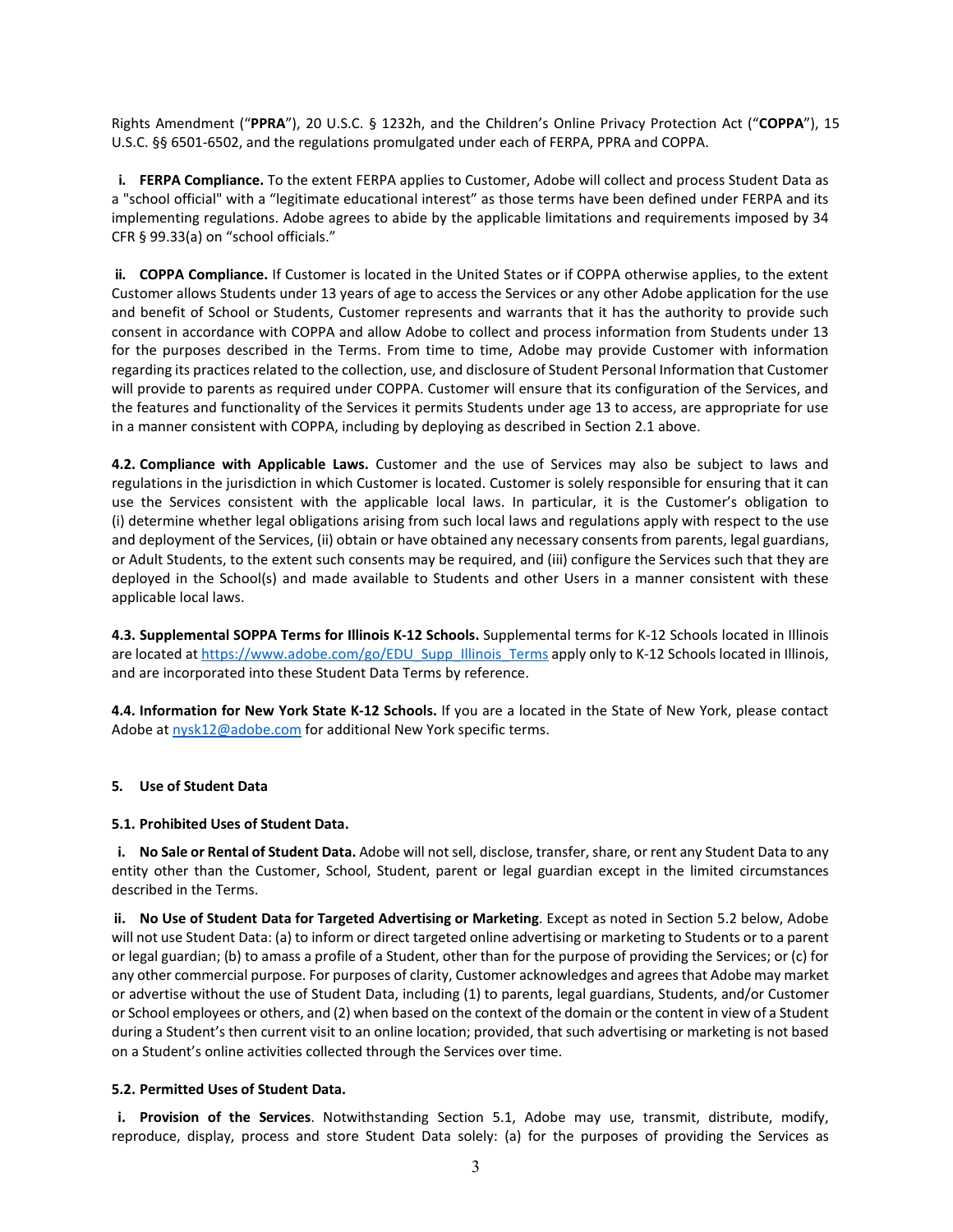contemplated by the Terms, (b) for the purposes of maintaining, supporting, evaluating, analyzing, diagnosing, improving and developing Adobe's websites, services, and applications, as permitted by applicable law, (c) for the purposes of enforcing Adobe's rights under the Terms, (d) as permitted with the consent of the parent, legal guardian, Adult Student, School, User, or Customer, and (e) as otherwise authorized by applicable law.

**ii. Sharing/Posting of Information by Students**. Please note that, depending on the features and functionality utilized by the Customer or School, some features of the Services may permit Users to share information or post information in a public forum, including Student Data. Customer and School administrative Users should use caution when adjusting permissions and features accessed through the Adobe Admin Console to ensure such permissions and features are configured appropriately for use by Customer, School, Students, and other Users.

**iii. Adaptive/Customized Student Learning and Recommendations.** Notwithstanding anything to the contrary herein, Customer agrees that Adobe may use Student Data (a) for adaptive or customized student learning purposes, and (b) to recommend educational products or services to parents, legal guardians, and Customer or School employees, so long as the recommendations are not based in whole or in part upon payment or other consideration from a third party.

**iv. Account Maintenance**. When permitted by law, Adobe may use Student Data to send emails or other communications to Users relating to the operation and use of their accounts and the Services, such as to respond to the specific requests of Users, parents or legal guardians.

## **6. De-Identified Data**.

**6.1. Use of De-Identified Data.** Notwithstanding anything to the contrary herein, Customer agrees that Adobe may use and maintain de-identified data. De-identified data includes (i) Student Data from which all direct and indirect identifiers have been removed such that there is no reasonable basis to believe the information can be used to identify an individual and (ii) data relating to access and use of the Services. De-identified data may be used for any lawful purpose, including, but not limited to, the development, research, and improvement of educational sites, services, or applications; to demonstrate the effectiveness of the Services; and to inform, influence, or enable marketing, advertising, or other commercial efforts by Adobe. Unless permitted or required by law, Adobe agrees not to attempt to re-identify any such data. Adobe has no obligation to delete de-identified data.

#### **7. Student Data Retention and Deletion**

**7.1. Deletion Through Adobe Admin Console.** Customer may access a Student account through the Adobe Admin Console. Customer may use the Adobe Admin Console to adjust permissions and features as well as to modify or delete Student Data throughout the term, including at the request of a Student, parent or legal guardian. It is the responsibility of Customer to delete or remove Student Data from the Services when it is no longer needed for an educational purpose and/or upon termination of an account or Customer's agreement with Adobe.

**7.2. Retention of Student Data; Student Personal Accounts.** After termination of an account or Customer's agreement with Adobe, Adobe will retain Student Data for a reasonable period of time to permit Students to download to and store Student Assets in a personal account. If Customer or Student has not deleted or removed the Student Data through the Adobe Admin Console, Adobe will dispose of or delete Student Data when it is no longer needed for the purpose for which it was obtained.

#### **8. Permitted Disclosures**

**8.1. Third-Party Service Providers.** Adobe may, from time to time, engage third-party service providers to supply ancillary services in support of the Services provided hereunder. Customer acknowledges and agrees that, provided that they have a legitimate need to access such information in connection with their responsibilities in providing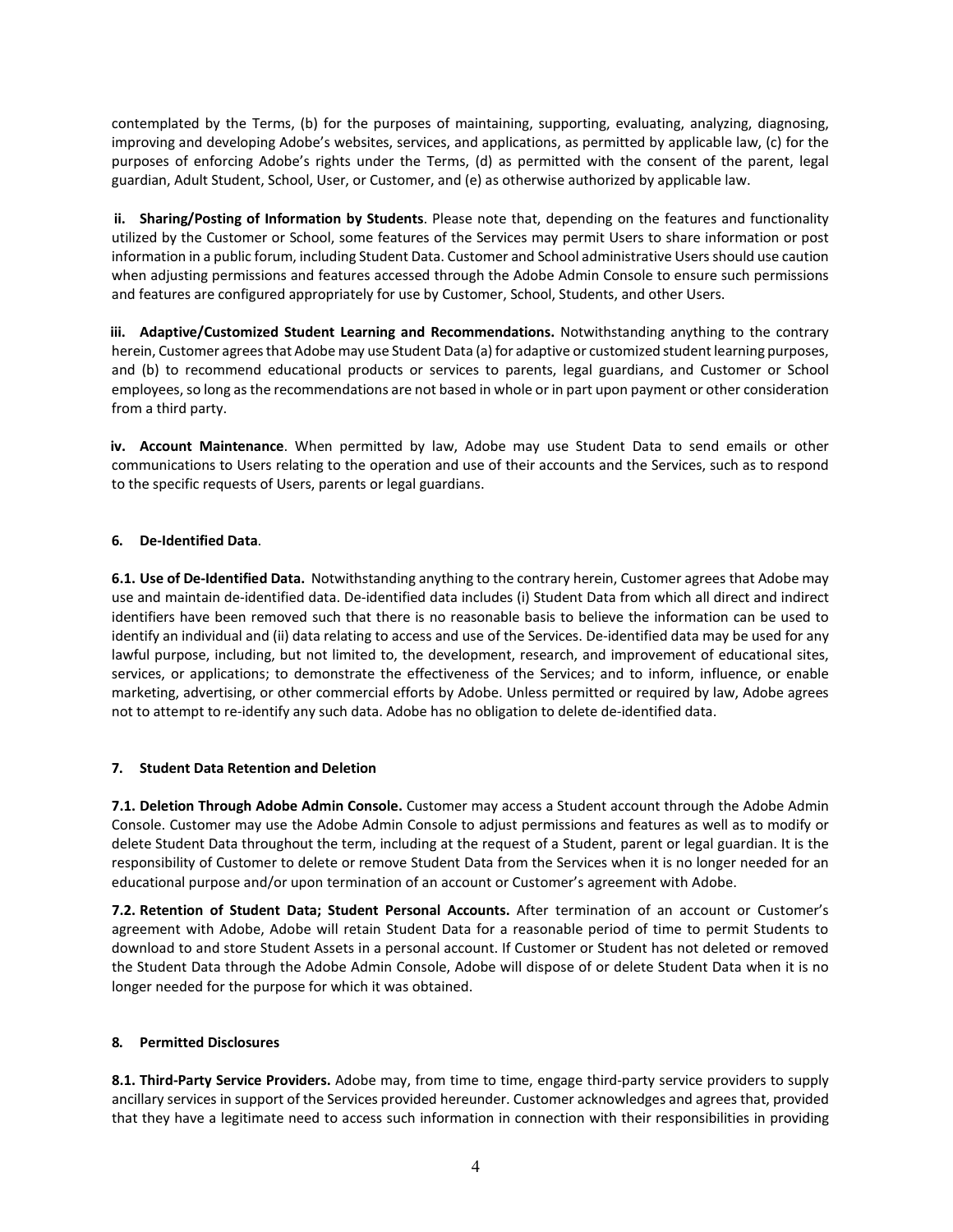services to Adobe and such access is subject to contractual data protection terms, Adobe may permit its subcontractors, service providers, authorized representatives, and agents to access Student Data.

**8.2. Change in Control.** In the event Adobe sells, divests, or transfers all or a portion of its business assets to a third party, Adobe may transfer Student Data to such third party; provided, that (i) such third party agrees to maintain and provide the Services subject to data privacy standards no less stringent than those set forth herein, or (ii) Adobe gives the Customer notice and an opportunity to opt out of the transfer of Student Data. Notice to the Customer (and not its Schools, as applicable) shall be sufficient for this Section 8.2.

### **9. Student Data Access Requests**

**9.1. Parent Access Requests.** Customer will establish reasonable procedures by which a parent, legal guardian, or eligible Student may request access, correction, or deletion of Student Data generated through the Services. Upon request by the Customer, Adobe will work with Customer and its School(s) as needed to facilitate such access.

**9.2. Third Party Access Requests.** Should a third party, including law enforcement and government entities, contact Adobe with a request for Student Data, Adobe will redirect the third party to request the data directly from Customer, unless and to the extent that Adobe reasonably and in good faith believes that granting such access is necessary to comply with a legal obligation or process or to protect the rights, property, or personal safety of Adobe's users, employees, or others.

#### **10. Data Security; Security Events**

**10.1. School Obligations.** Customer, its School(s), and Users will take reasonable precautions to secure usernames, passwords, and any other means of gaining access to the Services and Student Data. Customer will notify or ensure that its School(s) notify Adobe promptly of any known or suspected unauthorized access to Customer's or School's account and/or to Adobe's systems or services. Customer and its School(s) will assist Adobe in any efforts by Adobe to investigate and respond to any incident involving unauthorized access to the Adobe systems.

**10.2. Adobe Obligations**. Adobe has implemented reasonable administrative, technical, and physical security controls to protect Student Data and has provided data privacy and security training to employees who have access to Student Data or relevant system controls. However, despite our efforts, no security controls are 100% effective and Adobe cannot ensure or warrant the security of information. In the event that Adobe determines that any Student Personal Information it has collected or received through the Services was acquired by an unauthorized party (a **"Security Event"**), Adobe will promptly notify the Customer (on behalf of Customer and its Schools) and shall reasonably cooperate with the Customer's and its School's investigation of the Security Event. To the extent the Customer or School determines that a Security Event affects Student Personal Information in a manner that triggers third party notice requirements under applicable laws, the Customer and its School shall be responsible for sending such notices, unless otherwise agreed in writing between Adobe and the Customer. Except as otherwise required by law, Adobe will not provide notice of the Security Event directly to individuals, or parents or legal guardians of such individuals, whose personal information was affected, to regulatory agencies, or to other entities, without first providing written notice to Customer. References to "Customer" in this Section 10.2 shall mean only Customer.

#### **11. Miscellaneous**

**11.1. Governing Law.** If Customer is a U.S. public and accredited K-12 (primary and secondary) educational institution then, despite any conflicting language in the General Terms, the Terms are governed by the laws of the state in which such Customer is domiciled, except that body of law concerning conflicts of law. For all other Customers, the governing law is set forth in the General Terms.